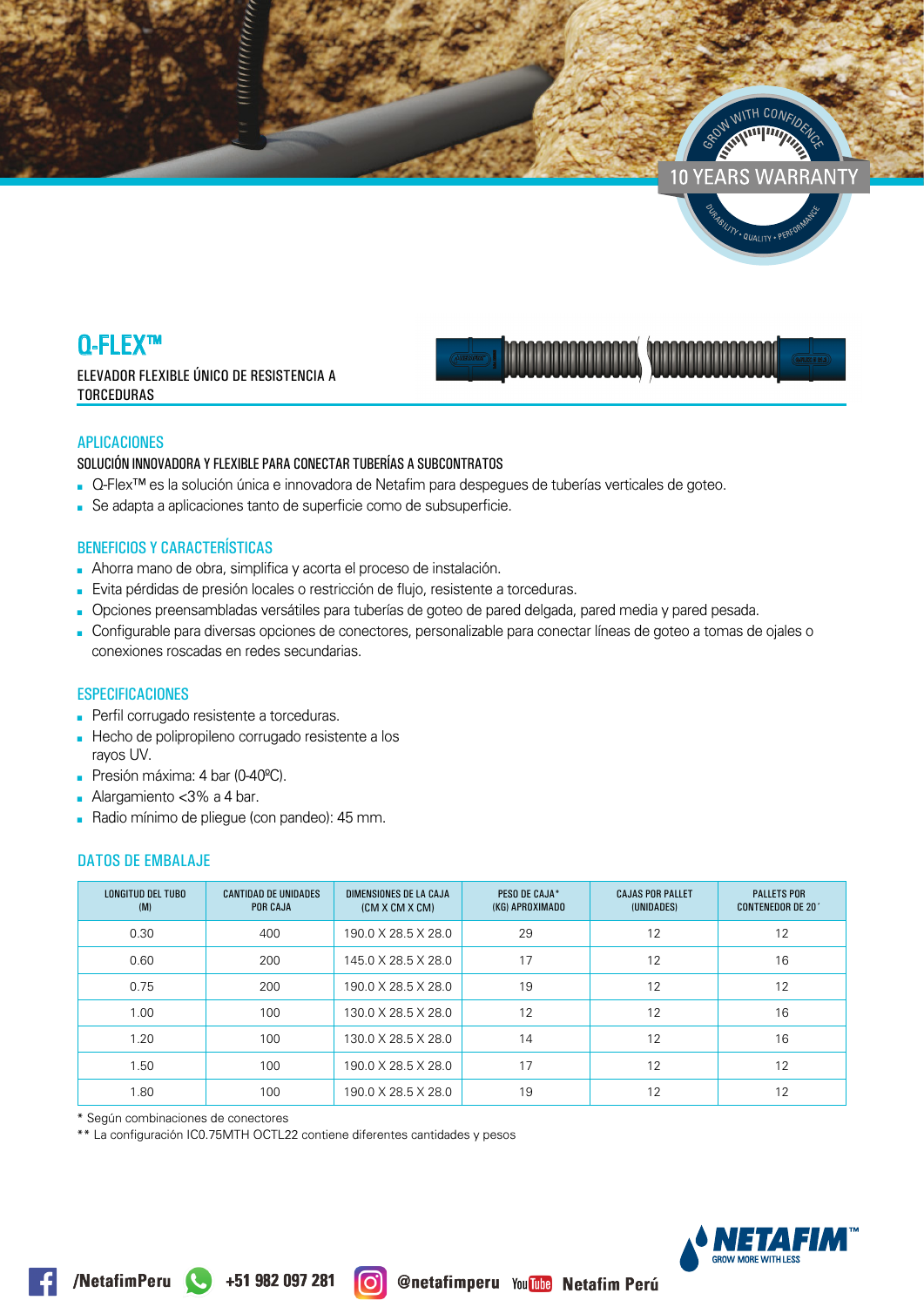### **PRODUCTOS COMPLEMENTARIOS Q-FLEX™**

| DESCRIPCIÓN DEL PRODUCTO                          | NÚMERO DE CATÁLOGO | <b>ILUSTRACIÓN</b> |
|---------------------------------------------------|--------------------|--------------------|
| CODO 1/2 "FTH - 1/2" MTH CON SELLO PROPIO         | 76200-012500       |                    |
| COUPLUNG 20 * 20 (para reparar tubería corrugada) | 75000-001010       |                    |

# PÉRDIDA DE CARGA Q-FLEX™, LONGITUD DE 1.0 METRO



### **Q-FLEX™**

Diagrama de flujo para determinar la definición de producto deseada

Cómo utilizar: Para determinar la definición de producto deseada, seleccione una de cada conjunto de opciones que se muestran en el gráfico.

|                     | <b>PRODUCTO</b><br>LONGITUD DE TUBO CORRUGADO (M) + MANGAS MONTADAS |  | <b>CONECTORES DE ENTRADA</b>     |       | <b>CONECTORES DE SALIDA</b> |                           |              |           |                                           |               |
|---------------------|---------------------------------------------------------------------|--|----------------------------------|-------|-----------------------------|---------------------------|--------------|-----------|-------------------------------------------|---------------|
| Q-Flex <sup>™</sup> | <b>QFLEX</b>                                                        |  | 0,30 metros + mangas ensambladas | 0.30M |                             | 1/2" MTH                  | IC0.5MTH     |           | ANILLO RÁPIDO 22<br><b>CON ANILLO</b>     | OCFR22        |
|                     |                                                                     |  | 0,60 metros + mangas ensambladas | 0.60M |                             | 3/4" MTH                  |              | IC0.75MTH | <b>BLOQUEO GIRATORIO</b><br>22 CON TUERCA | OCTL22        |
|                     |                                                                     |  | 0,75 metros + mangas ensambladas | 0.75M |                             | <b>PVC CON SELLO - MT</b> | <b>ICPVC</b> |           | AMARRE DE ALAMBRE *                       | <b>OCWITI</b> |
|                     |                                                                     |  | 1,00 metros + mangas ensambladas | 1.00M |                             |                           |              |           | DENTADO 16                                | OCBA16        |
|                     |                                                                     |  | 1,20 metros + mangas ensambladas | 1.20M |                             |                           |              |           | DENTADO 17                                | OCBA17        |
|                     |                                                                     |  | 1,50 metros + mangas ensambladas | 1.50M |                             |                           |              |           | DENTADO 20                                | OCBA20        |
|                     |                                                                     |  | 1,80 metros + mangas ensambladas | 1.80M |                             |                           |              |           | ANILLO RÁPIDO 16<br>CON ANILLO            | OCFR16        |
|                     |                                                                     |  |                                  |       |                             |                           |              |           | MTH 3/4"                                  | OC0.75MTH     |
|                     |                                                                     |  |                                  |       |                             |                           |              |           | FTH 3/4"                                  | OC0.75FTH     |
|                     |                                                                     |  |                                  |       |                             |                           |              |           | *(wires must be ordered separatelly)      |               |
|                     |                                                                     |  |                                  |       |                             |                           |              |           |                                           |               |
|                     |                                                                     |  |                                  |       |                             |                           |              |           |                                           |               |
|                     | <b>QFLEX</b>                                                        |  |                                  |       |                             |                           |              |           |                                           |               |
|                     |                                                                     |  |                                  |       |                             |                           |              |           |                                           |               |



 $\overline{2}$ 

രി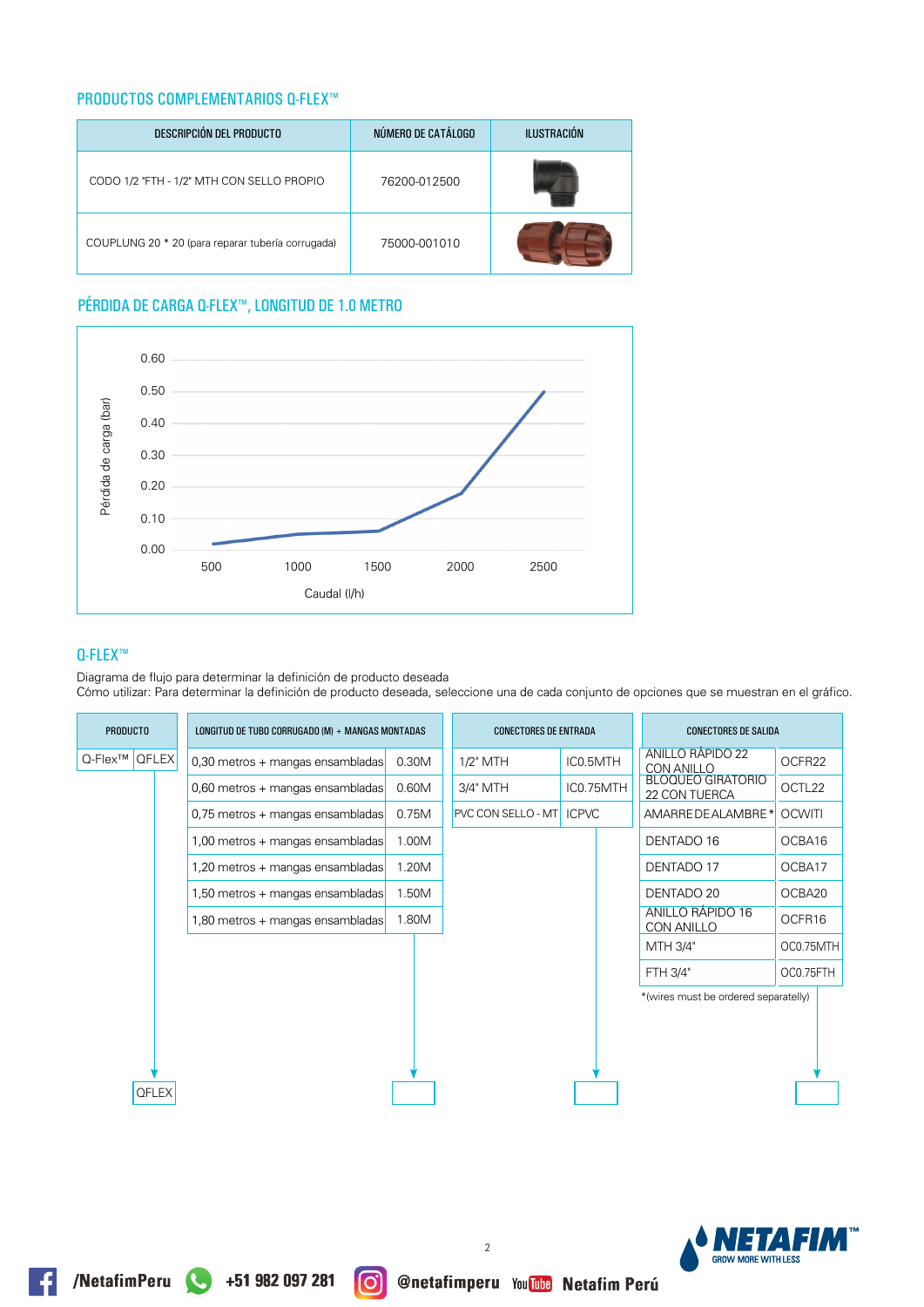| DESCRIPCIÓN DE NETAFIM             | NÚMERO DE CATÁLOGO<br><b>NETAFIM SAP</b> | <b>CONECTOR DE ENTRADA</b>     | TUBO CORRUGADO + 2<br><b>MANGAS MONTADAS</b> | <b>CONECTOR DE SALIDA</b>         |
|------------------------------------|------------------------------------------|--------------------------------|----------------------------------------------|-----------------------------------|
| QFLEX 0.60M IC0.5MTH OCFR22 200/C  | 32010-002500                             |                                |                                              |                                   |
| QFLEX 0.75M IC0.5MTH OCFR22 200/C  | 32010-003020                             |                                |                                              |                                   |
| QFLEX 1.00M IC0.5MTH OCFR22 100/C  | 32010-002501                             |                                |                                              |                                   |
| QFLEX 1.20M IC0.5MTH OCFR22 100/C  | 32010-002502                             |                                |                                              |                                   |
| QFLEX 1.50M IC0.5MTH OCFR22 100/C  | 32010-002503                             |                                |                                              |                                   |
| QFLEX 1.80M IC0.5MTH OCFR22 100/C  | 32010-002504                             | Conector macho roscado<br>1/2" | Tubo corrugado + 2<br>mangas montadas        | Anillo rápido 16 mm<br>con anillo |
| QFLEX 0.60M IC0.5MTH OCTL22 200/C  | 32010-002520                             |                                |                                              |                                   |
| QFLEX 0.75M IC0.5MTH OCTL22 200/C  | 32010-003021                             |                                |                                              |                                   |
| QFLEX 1.00M IC0.5MTH OCTL22 100/C  | 32010-002521                             |                                |                                              |                                   |
| QFLEX 1.20M IC0.5MTH OCTL22 100/C  | 32010-002522                             |                                |                                              |                                   |
| QFLEX 1.50M IC0.5MTH OCTL22 100/C  | 32010-002523                             |                                |                                              |                                   |
| QFLEX 1.80M IC0.5MTH OCTL22 100/C  | 32010-002524                             | Conector macho roscado<br>1/2" | Tubo corrugado + 2<br>mangas montadas        | Bloqueo giratorio 22              |
| QFLEX 0.60M IC0.5MTH OCWITI 200/C  | 32010-002540                             |                                |                                              |                                   |
| QFLEX 0.75M IC0.5MTH OCWITI 200/C  | 32010-003022                             |                                |                                              |                                   |
| QFLEX 1.00M IC0.5MTH OCWITI 100/C  | 32010-002541                             |                                |                                              | ok<br>图 1                         |
| QFLEX 1.20M IC0.5MTH OCWITI 100/C  | 32010-002542                             |                                |                                              |                                   |
| QFLEX 1.50M IC0.5MTH OCWITI 100/C  | 32010-002543                             |                                |                                              |                                   |
| QFLEX 1.80M IC0.5MTH OCWITI 100/C  | 32010-002544                             | Conector macho roscado<br>1/2" | Tubo corrugado + 1<br>manga montada          | Atadura de alambre                |
| QFLEX 0.60M IC0.75MTH OCFR22 200/C | 32010-002560                             |                                |                                              |                                   |
| QFLEX 0.75M IC0.75MTH OCFR22 200/C | 32010-003023                             |                                |                                              |                                   |
| QFLEX 1.00M IC0.75MTH OCFR22 100/C | 32010-002561                             |                                |                                              |                                   |
| QFLEX 1.20M IC0.75MTH OCFR22 100/C | 32010-002562                             |                                |                                              |                                   |
| QFLEX 1.50M IC0.75MTH OCFR22 100/C | 32010-002563                             |                                |                                              |                                   |
| QFLEX 1.80M IC0.75MTH OCFR22 100/C | 32010-002564                             | Conector macho roscado<br>3/4" | Tubo corrugado $+2$<br>mangas montadas       | Anillo rápido 16 mm<br>con anillo |

\*Las ilustraciones son solo ilustrativas. No se muestra en escala ni en colores reales.



**O @netafimperu You The Netafim Perú**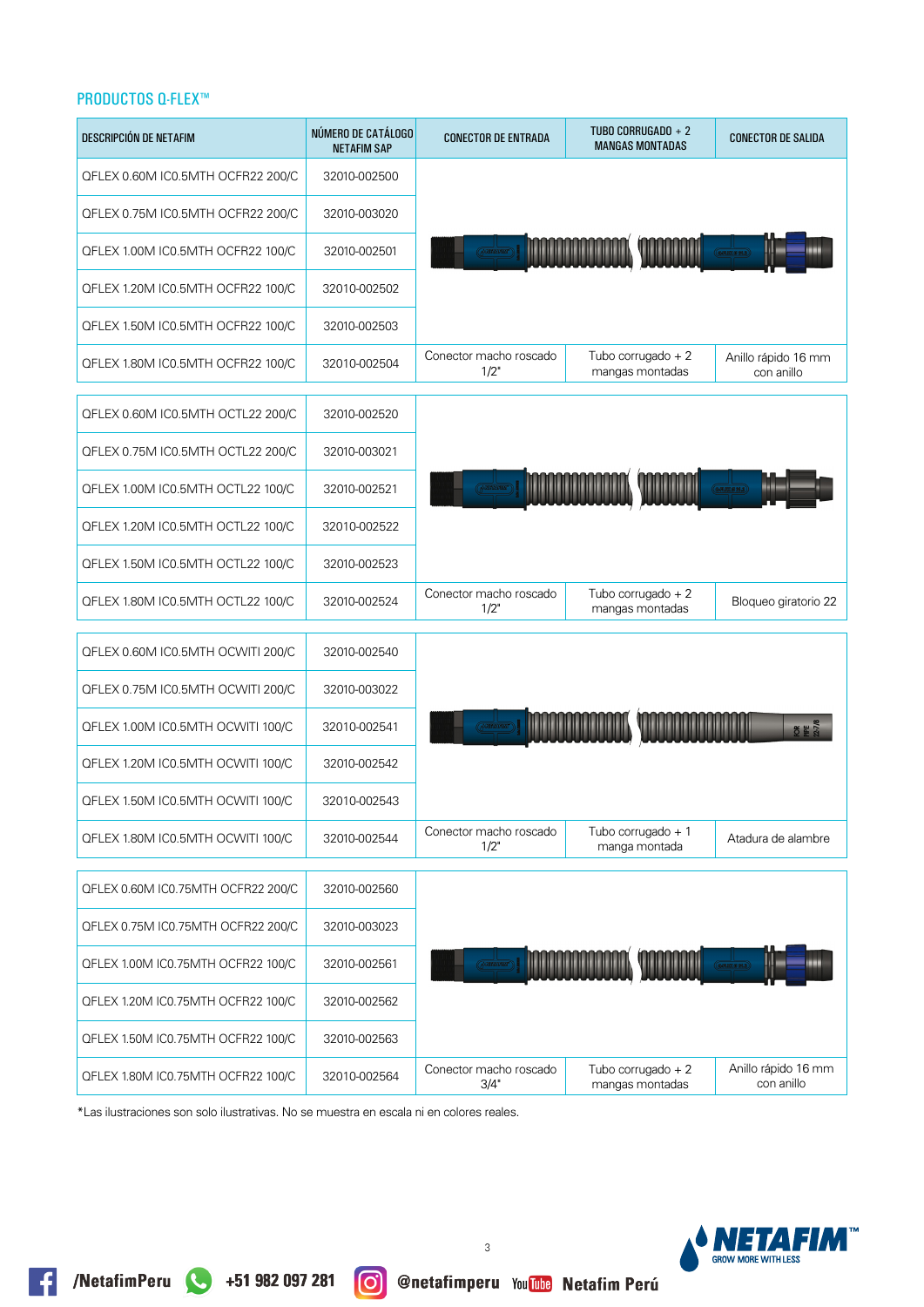| <b>DESCRIPCIÓN DE NETAFIM</b>      | NÚMERO DE CATÁLOGO<br><b>NETAFIM SAP</b> | <b>CONECTOR DE ENTRADA</b>                  | TUBO CORRUGADO + 2<br><b>MANGAS MONTADAS</b> | <b>CONECTOR DE SALIDA</b>         |
|------------------------------------|------------------------------------------|---------------------------------------------|----------------------------------------------|-----------------------------------|
| QFLEX 0.60M IC0.75MTH OCTL22 160/C | 32010-002580                             |                                             |                                              |                                   |
| QFLEX 0.75M IC0.75MTH OCTL22 160/C | 32010-003024                             |                                             |                                              |                                   |
| QFLEX 1.00M IC0.75MTH OCTL22 80/C  | 32010-002581                             |                                             |                                              |                                   |
| QFLEX 1.20M IC0.75MTH OCTL22 80/C  | 32010-002582                             |                                             |                                              |                                   |
| QFLEX 1.50M IC0.75MTH OCTL22 80/C  | 32010-002583                             |                                             |                                              |                                   |
| QFLEX 1.80M IC0.75MTH OCTL22 80/C  | 32010-002584                             | Conector macho roscado<br>3/4"              | Tubo corrugado $+2$<br>mangas montadas       | Bloqueo giratorio 22              |
| QFLEX 0.60M IC0.75MTH OCWITI 200/C | 32010-002600                             |                                             |                                              |                                   |
| QFLEX 0.75M IC0.75MTH OCWITI 200/C | 32010-003025                             |                                             |                                              |                                   |
| QFLEX 1.00M IC0.75MTH OCWITI 100/C | 32010-002601                             |                                             |                                              | <b>OF # 27/4</b>                  |
| QFLEX 1.20M IC0.75MTH OCWITI 100/C | 32010-002602                             |                                             |                                              |                                   |
| QFLEX 1.50M IC0.75MTH OCWITI 100/C | 32010-002603                             |                                             |                                              |                                   |
| QFLEX 1.80M IC0.75MTH OCWITI 100/C | 32010-002604                             | Conector macho roscado<br>3/4"              | Tubo corrugado + 1<br>manga montada          | Atadura de alambre                |
| QFLEX 0.60M ICPVC OCFR22 200/C     | 32010-002610                             |                                             |                                              |                                   |
| QFLEX 0.75M ICPVC OCFR22 200/C     | 32010-003026                             |                                             |                                              |                                   |
| QFLEX 1.00M ICPVC OCFR22 100/C     | 32010-002635                             |                                             |                                              |                                   |
| QFLEX 1.20M ICPVC OCFR22 100/C     | 32010-002612                             |                                             |                                              |                                   |
| QFLEX 1.50M ICPVC OCFR22 100/C     | 32010-002613                             |                                             |                                              |                                   |
| QFLEX 1.80M ICPVC OCFR22 100/C     | 32010-002614                             | Conector de arranque<br>de PVC con sello MT | Tubo corrugado + 2<br>mangas montadas        | Anillo rápido 16 mm<br>con anillo |
| QFLEX 0.60M ICPVC OCTL22 200/C     | 32010-002620                             |                                             |                                              |                                   |
| QFLEX 0.75M ICPVC OCTL22 200/C     | 32010-003027                             |                                             |                                              |                                   |
| QFLEX 1.00M ICPVC OCTL22 100/C     | 32010-002621                             |                                             |                                              | --                                |
| QFLEX 1.20M ICPVC OCTL22 100/C     | 32010-002622                             |                                             |                                              |                                   |
| QFLEX 1.50M ICPVC OCTL22 100/C     | 32010-002623                             |                                             |                                              |                                   |
| QFLEX 1.80M ICPVC OCTL22 100/C     | 32010-002624                             | Conector de arranque<br>de PVC con sello MT | Tubo corrugado $+2$<br>mangas montadas       | Bloqueo giratorio 22              |

\*Las ilustraciones son solo ilustrativas. No se muestra en escala ni en colores reales.

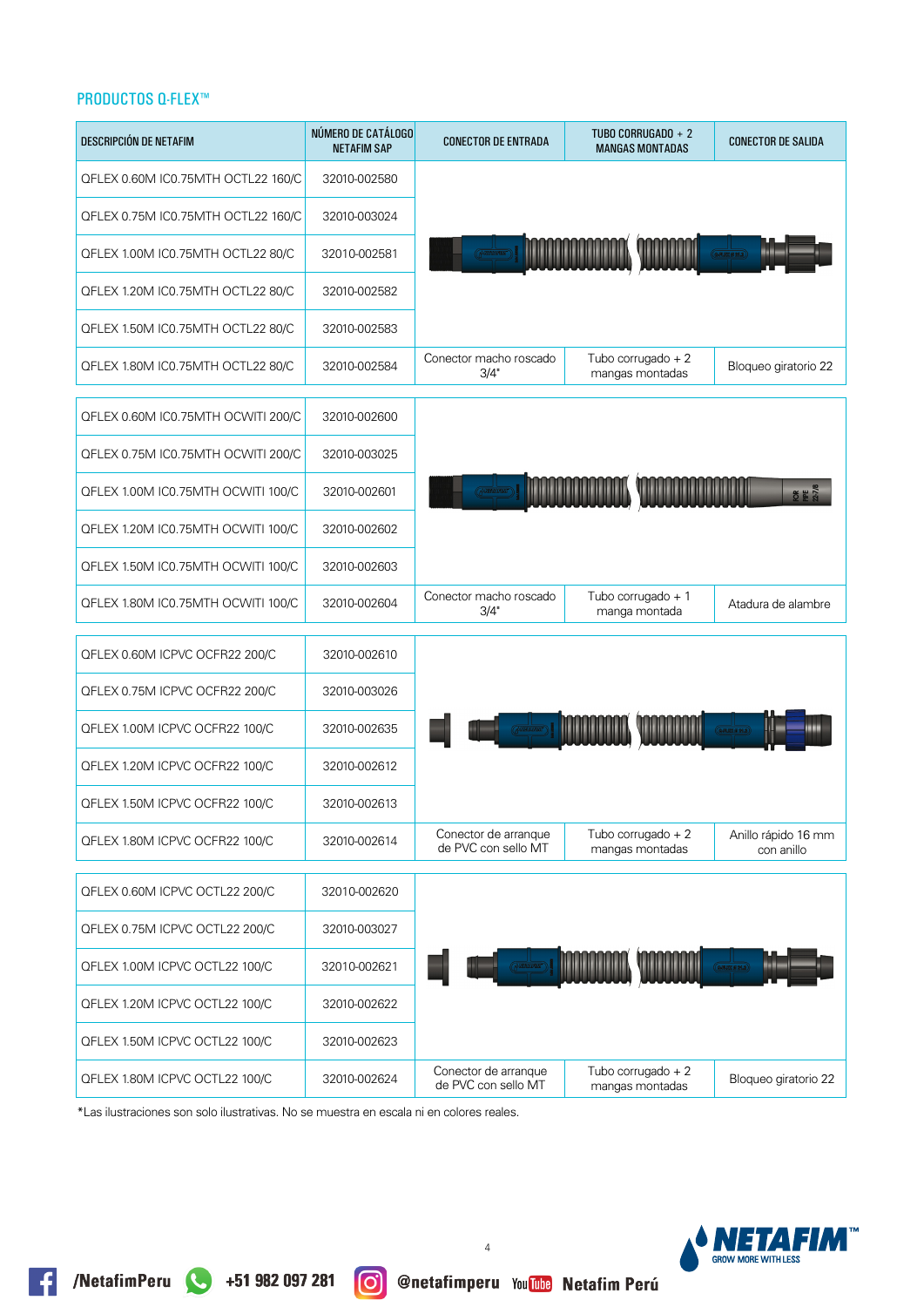| DESCRIPCIÓN DE NETAFIM            | NÚMERO DE CATÁLOGO<br><b>NETAFIM SAP</b> | <b>CONECTOR DE ENTRADA</b>                  | TUBO CORRUGADO + 2<br><b>MANGAS MONTADAS</b> | <b>CONECTOR DE SALIDA</b> |
|-----------------------------------|------------------------------------------|---------------------------------------------|----------------------------------------------|---------------------------|
| QFLEX 0.60M ICPVC OCWITI 200/C    | 32010-002630                             |                                             |                                              |                           |
| QFLEX 0.75M ICPVC OCWITI 200/C    | 32010-003028                             |                                             |                                              |                           |
| QFLEX 1.00M ICPVC OCWITI 100/C    | 32010-002631                             |                                             |                                              | OK NE                     |
| QFLEX 1.20M ICPVC OCWITI 100/C    | 32010-002632                             |                                             |                                              |                           |
| QFLEX 1.50M ICPVC OCWITI 100/C    | 32010-002633                             |                                             |                                              |                           |
| QFLEX 1.80M ICPVC OCWITI 100/C    | 32010-002634                             | Conector de arranque<br>de PVC con sello MT | Tubo corrugado + 1<br>manga montada          | Atadura de alambre        |
| QFLEX 0.60M IC0.5MTH OCBA16 200/C | 32010-002640                             |                                             |                                              |                           |
| QFLEX 0.75M IC0.5MTH OCBA16 200/C | 32010-003029                             |                                             |                                              |                           |
| QFLEX 1.00M IC0.5MTH OCBA16 100/C | 32010-002641                             |                                             |                                              |                           |
| QFLEX 1.20M IC0.5MTH OCBA16 100/C | 32010-002642                             |                                             |                                              |                           |
| QFLEX 1.50M IC0.5MTH OCBA16 100/C | 32010-002643                             |                                             |                                              |                           |
| QFLEX 1.80M IC0.5MTH OCBA16 100/C | 32010-002644                             | Conector macho roscado<br>1/2"              | Tubo corrugado $+2$<br>mangas montadas       | Dentado 16 mm             |
| QFLEX 0.60M IC0.5MTH OCBA17 200/C | 32010-002650                             |                                             |                                              |                           |
| QFLEX 0.75M IC0.5MTH OCBA17 200/C | 32010-003030                             |                                             |                                              |                           |
| QFLEX 1.00M IC0.5MTH OCBA17 100/C | 32010-002651                             |                                             |                                              |                           |
| QFLEX 1.20M IC0.5MTH OCBA17 100/C | 32010-002652                             |                                             |                                              |                           |
| QFLEX 1.50M IC0.5MTH OCBA17 100/C | 32010-002653                             |                                             |                                              |                           |
| QFLEX 1.80M IC0.5MTH OCBA17 100/C | 32010-002654                             | Conector macho roscado<br>1/2"              | Tubo corrugado $+2$<br>mangas montadas       | Dentado 17 mm             |
| QFLEX 0.60M IC0.5MTH OCBA20 200/C | 32010-002660                             |                                             |                                              |                           |
| QFLEX 0.75M IC0.5MTH OCBA20 200/C | 32010-003031                             |                                             |                                              |                           |
| QFLEX 1.00M IC0.5MTH OCBA20 100/C | 32010-002661                             |                                             |                                              |                           |
| QFLEX 1.20M IC0.5MTH OCBA20 100/C | 32010-002662                             |                                             |                                              |                           |
| QFLEX 1.50M IC0.5MTH OCBA20 100/C | 32010-002663                             |                                             |                                              |                           |
| QFLEX 1.80M IC0.5MTH OCBA20 100/C | 32010-002664                             | Conector macho roscado<br>1/2"              | Tubo corrugado $+2$<br>mangas montadas       | Dentado 20 mm             |

\*Las ilustraciones son solo ilustrativas. No se muestra en escala ni en colores reales.

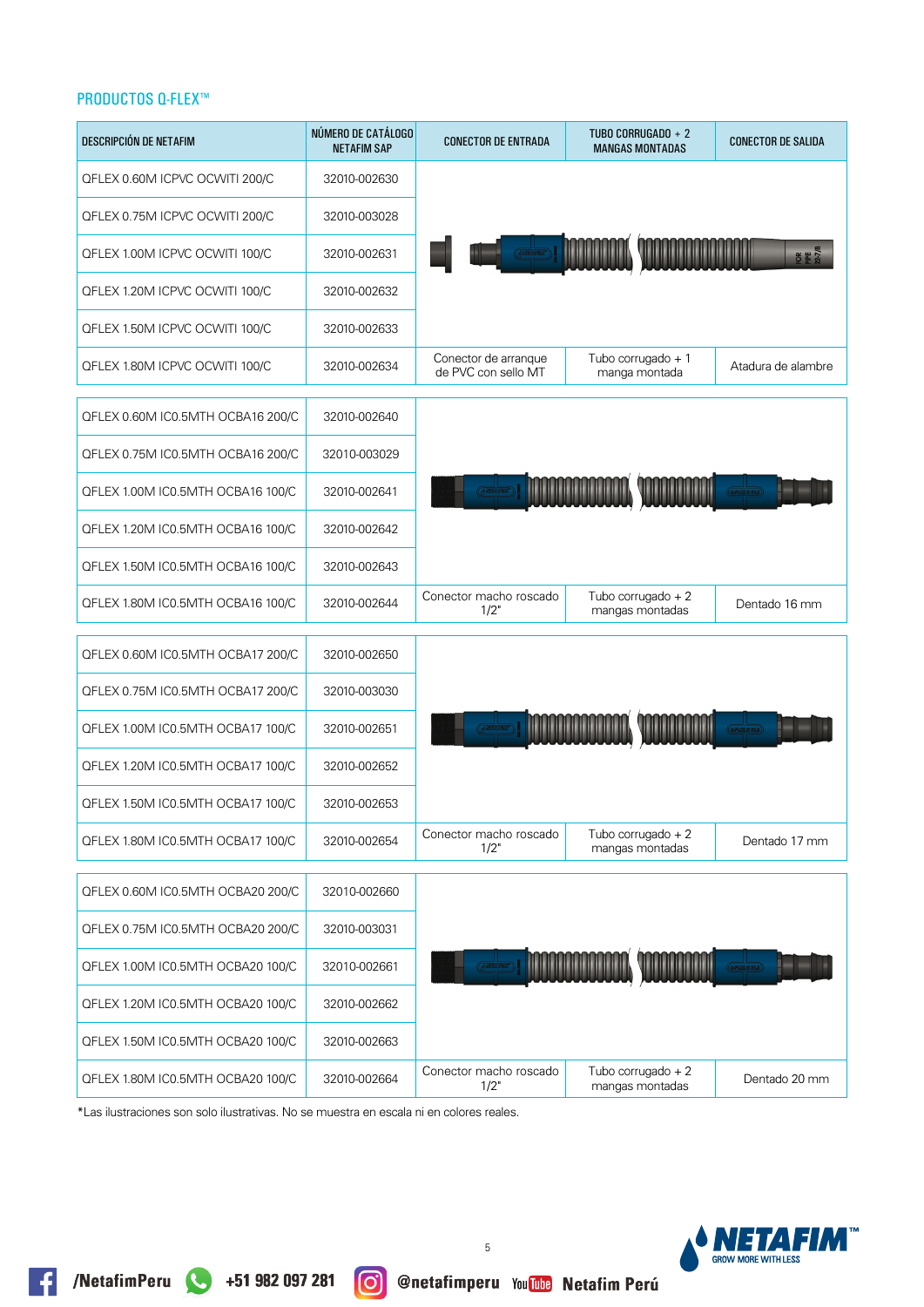| DESCRIPCIÓN DE NETAFIM             | NÚMERO DE CATÁLOGO<br><b>NETAFIM SAP</b> | <b>CONECTOR DE ENTRADA</b>                  | TUBO CORRUGADO + 2<br><b>MANGAS MONTADAS</b> | <b>CONECTOR DE SALIDA</b> |
|------------------------------------|------------------------------------------|---------------------------------------------|----------------------------------------------|---------------------------|
| QFLEX 0.60M IC0.75MTH OCBA16 200/C | 32010-002670                             |                                             |                                              |                           |
| QFLEX 0.75M IC0.75MTH OCBA16 200/C | 32010-003032                             |                                             |                                              |                           |
| QFLEX 1.00M IC0.75MTH OCBA16 100/C | 32010-002671                             |                                             |                                              |                           |
| QFLEX 1.20M IC0.75MTH OCBA16 100/C | 32010-002672                             |                                             |                                              |                           |
| QFLEX 1.50M IC0.75MTH OCBA16 100/C | 32010-002673                             |                                             |                                              |                           |
| QFLEX 1.80M IC0.75MTH OCBA16 100/C | 32010-002674                             | Conector macho roscado<br>3/4"              | Tubo corrugado $+2$<br>mangas montadas       | Dentado 16 mm             |
| QFLEX 0.60M IC0.75MTH OCBA17 200/C | 32010-002680                             |                                             |                                              |                           |
| QFLEX 0.75M IC0.75MTH OCBA17 200/C | 32010-003033                             |                                             |                                              |                           |
| QFLEX 1.00M IC0.75MTH OCBA17 100/C | 32010-002681                             |                                             |                                              |                           |
| QFLEX 1.20M IC0.75MTH OCBA17 100/C | 32010-002682                             |                                             |                                              |                           |
| QFLEX 1.50M IC0.75MTH OCBA17 100/C | 32010-002683                             |                                             |                                              |                           |
| QFLEX 1.80M IC0.75MTH OCBA17 100/C | 32010-002684                             | Conector macho roscado<br>3/4"              | Tubo corrugado $+2$<br>mangas montadas       | Dentado 17 mm             |
| QFLEX 0.60M IC0.75MTH OCBA20 200/C | 32010-002690                             |                                             |                                              |                           |
| QFLEX 0.75M IC0.75MTH OCBA20 200/C | 32010-003034                             |                                             |                                              |                           |
| QFLEX 1.00M IC0.75MTH OCBA20 100/C | 32010-002691                             |                                             |                                              |                           |
| QFLEX 1.20M IC0.75MTH OCBA20 100/C | 32010-002692                             |                                             |                                              |                           |
| QFLEX 1.50M IC0.75MTH OCBA20 100/C | 32010-002693                             |                                             |                                              |                           |
| QFLEX 1.80M IC0.75MTH OCBA20 100/C | 32010-002694                             | Conector macho roscado<br>3/4"              | Tubo corrugado $+2$<br>mangas montadas       | Dentado 20 mm             |
| QFLEX 0.60M ICPVC OCBA16 200/C     | 32010-002700                             |                                             |                                              |                           |
| QFLEX 0.75M ICPVC OCBA16 200/C     | 32010-003035                             |                                             |                                              |                           |
| QFLEX 1.00M ICPVC OCBA16 100/C     | 32010-002701                             |                                             |                                              |                           |
| QFLEX 1.20M ICPVC OCBA16 100/C     | 32010-002702                             |                                             |                                              |                           |
| QFLEX 1.50M ICPVC OCBA16 100/C     | 32010-002703                             |                                             |                                              |                           |
| QFLEX 1.80M ICPVC OCBA16 100/C     | 32010-002704                             | Conector de arranque<br>de PVC con sello MT | Tubo corrugado $+2$<br>mangas montadas       | Dentado 16 mm             |

\*Las ilustraciones son solo ilustrativas. No se muestra en escala ni en colores reales.

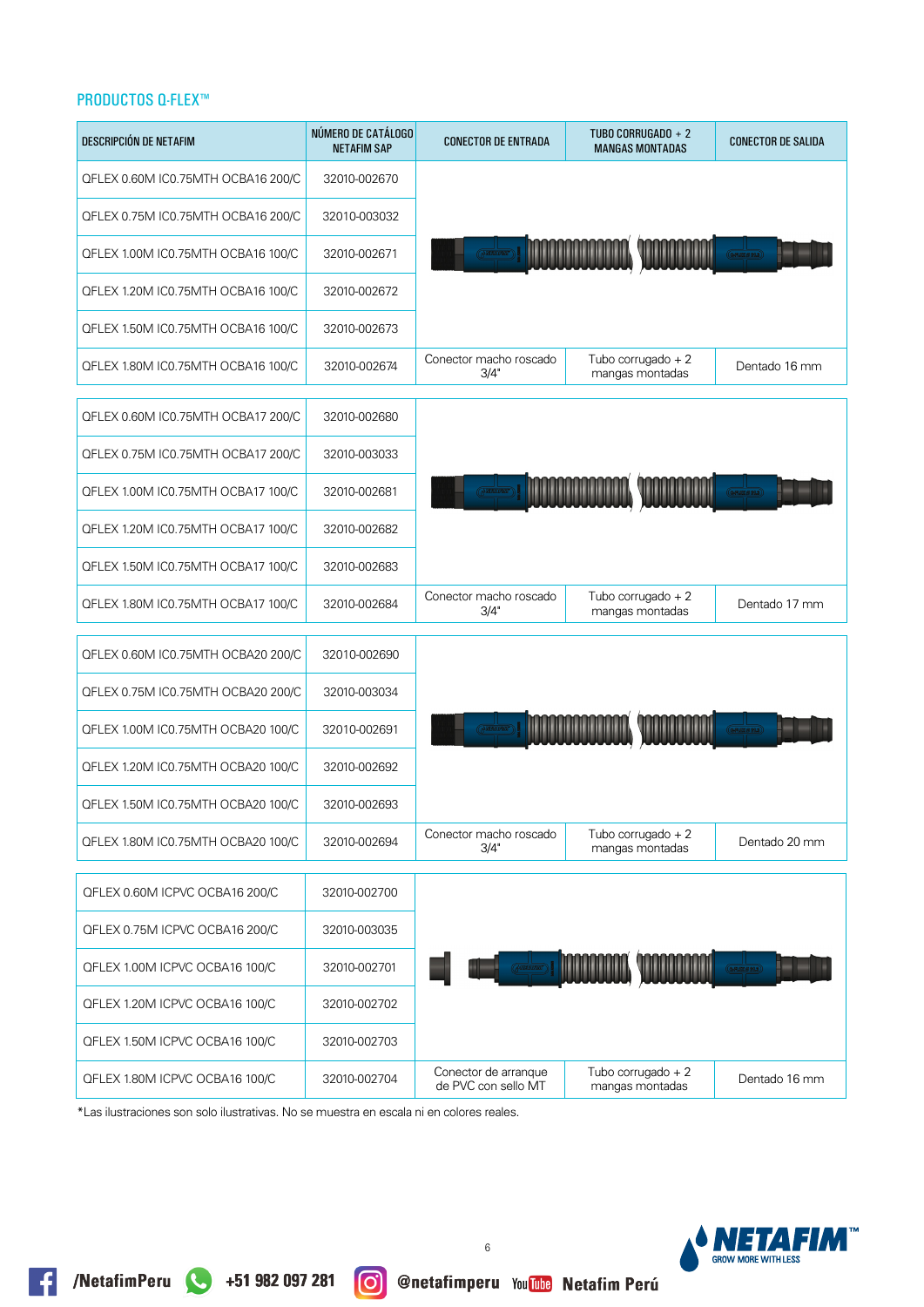| DESCRIPCIÓN DE NETAFIM                 | NÚMERO DE CATÁLOGO<br><b>NETAFIM SAP</b> | <b>CONECTOR DE ENTRADA</b>                  | TUBO CORRUGADO + 2<br><b>MANGAS MONTADAS</b> | <b>CONECTOR DE SALIDA</b> |
|----------------------------------------|------------------------------------------|---------------------------------------------|----------------------------------------------|---------------------------|
| QFLEX 0.60M ICPVC OCBA17 200/C         | 32010-002710                             |                                             |                                              |                           |
| QFLEX 0.75M ICPVC OCBA17 200/C         | 32010-003036                             |                                             |                                              |                           |
| QFLEX 1.00M ICPVC OCBA17 100/C         | 32010-002711                             |                                             |                                              |                           |
| QFLEX 1.20M ICPVC OCBA17 100/C         | 32010-002712                             |                                             |                                              |                           |
| QFLEX 1.50M ICPVC OCBA17 100/C         | 32010-002713                             |                                             |                                              |                           |
| QFLEX 1.80M ICPVC OCBA17 100/C         | 32010-002714                             | Conector de arranque<br>de PVC con sello MT | Tubo corrugado + 2<br>mangas montadas        | Dentado 17 mm             |
| QFLEX 0.60M ICPVC OCBA20 200/C         | 32010-002720                             |                                             |                                              |                           |
| QFLEX 0.75M ICPVC OCBA20 200/C         | 32010-003037                             |                                             |                                              |                           |
| QFLEX 1.00M ICPVC OCBA20 100/C         | 32010-002721                             |                                             |                                              |                           |
| QFLEX 1.20M ICPVC OCBA20 100/C         | 32010-002722                             |                                             |                                              |                           |
| QFLEX 1.50M ICPVC OCBA20 100/C         | 32010-002723                             |                                             |                                              |                           |
| QFLEX 1.80M ICPVC OCBA20 100/C         | 32010-002724                             | Conector de arranque<br>de PVC con sello MT | Tubo corrugado $+2$<br>mangas montadas       | Dentado 20 mm             |
| QFLEX 0.60M IC0.5MTH OCFR16BL<br>200/C | 32010-002730                             |                                             |                                              |                           |
| QFLEX 0.75M IC0.5MTH OCFR16BL<br>200/C | 32010-003038                             |                                             |                                              |                           |
| QFLEX 1.00M IC0.5MTH OCFR16BL<br>100/C | 32010-002731                             |                                             |                                              |                           |
| QFLEX 1.20M IC0.5MTH OCFR16BL<br>100/C | 32010-002732                             |                                             |                                              |                           |
| QFLEX 1.50M IC0.5MTH OCFR16BL<br>100/C | 32010-002733                             |                                             |                                              |                           |
| QFLEX 1.80M IC0.5MTH OCFR16BL 100/C    | 32010-002734                             | Conector macho roscado<br>1/2"              | Tubo corrugado + 2<br>mangas montadas        | Anillo rápido 16 mm       |
| QFLEX 0.60M ICPVC OCFR16BL 200/C       | 32010-002740                             |                                             |                                              |                           |
| QFLEX 0.75M ICPVC OCFR16BL 200/C       | 32010-003039                             |                                             |                                              |                           |
| QFLEX 1.00M ICPVC OCFR16BL 100/C       | 32010-002741                             |                                             |                                              |                           |
| QFLEX 1.20M ICPVC OCFR16BL 100/C       | 32010-002742                             |                                             |                                              |                           |
| QFLEX 1.50M ICPVC OCFR16BL 100/C       | 32010-002743                             |                                             |                                              |                           |
| QFLEX 1.80M ICPVC OCFR16BL 100/C       | 32010-002744                             | Conector de arranque<br>de PVC con sello MT | Tubo corrugado $+2$<br>mangas montadas       | Anillo rápido 16 mm       |

\*Las ilustraciones son solo ilustrativas. No se muestra en escala ni en colores reales.